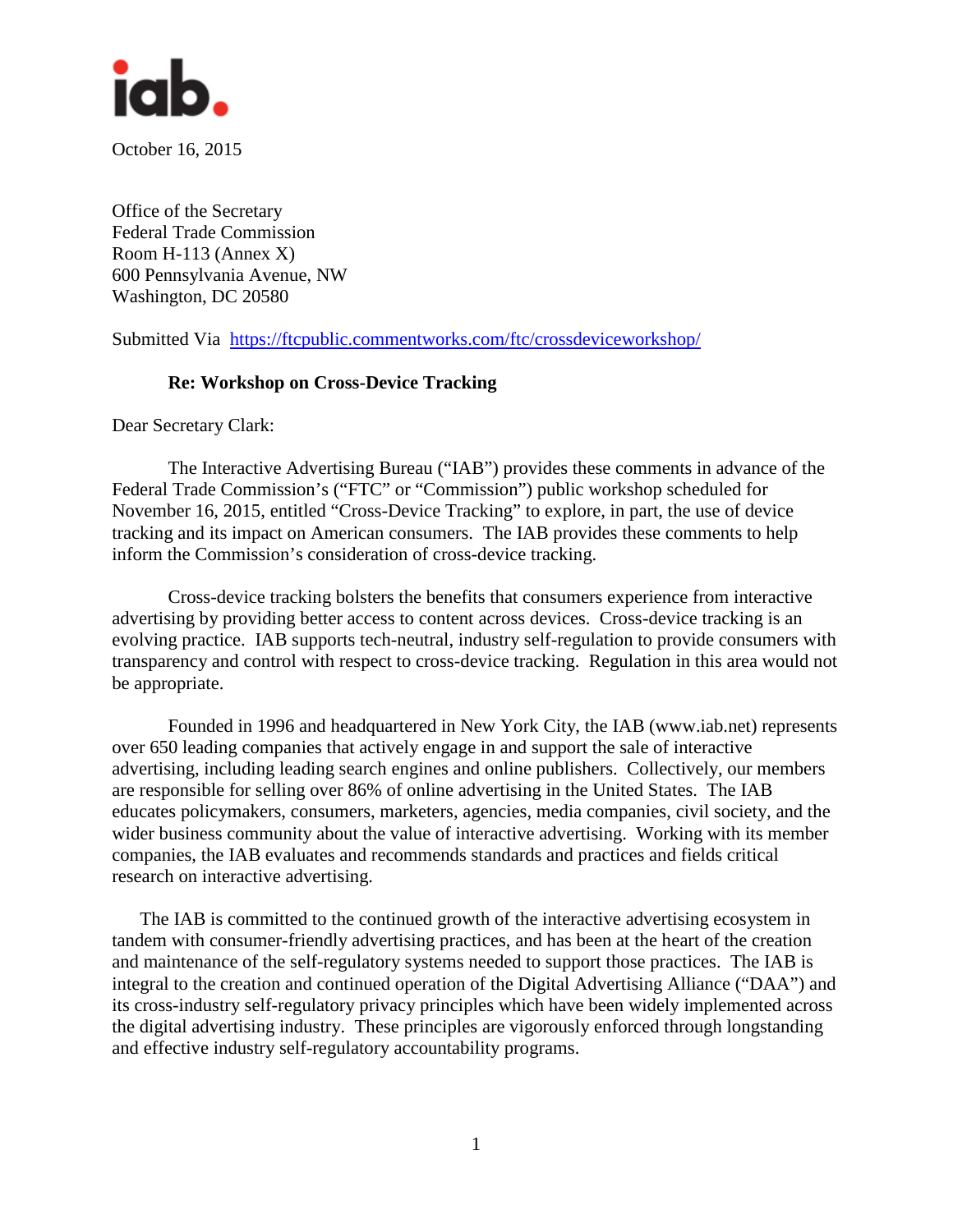

### **I. Cross-Device Tracking Helps Drive the Internet Economic Engine**

Advertising fuels the Internet economic engine, and cross-device tracking helps deliver a seamless digital experience across consumers' devices. For two decades, online advertising has fueled the growth of the Internet by delivering innovative tools and services used by consumers and businesses to connect and communicate. Revenues from online advertising support and facilitate e-commerce and subsidize the cost of content and services that consumers value and expect, such as online newspapers, blogs, social networking sites, mobile applications, email, and phone services. Because of advertising support, consumers can access a wealth of online resources at little or no cost. These advertising-supported resources have transformed our daily lives. The support provided by online advertising is substantial and growing.

Advertising and marketing uses of data are hugely beneficial to consumers individually and to the economy as a whole. In the digital advertising context, companies collect data for numerous operational purposes including ad delivery, ad reporting, site rendering, accounting, network efficiencies and optimization, and site or application customization. These operations are necessary for a seamless cross-channel, cross-device experience, and a functioning digital economy.

As a result of this advertising-based model, the Internet has been able to grow and deliver widespread consumer benefits. According to a September 2012 study entitled *Economic Value of the Advertising-Supported Internet Ecosystem* conducted for IAB by Harvard Business School Professor John Deighton, between 2007 and 2011—a period when U.S. civilian employment remained flat—the number of jobs that rely on the U.S. ad-supported internet doubled to 5.1 million. The study found that the ad-supported digital industry directly employs 2 million Americans, and indirectly employs a further 3.1 million in other sectors. Calculating against those figures, the interactive marketing industry contributed \$530 billion to the U.S. economy last year, also close to double figures from 2007 that placed it at \$300 billion. The study, designed to provide a comprehensive review of the entire Internet economy and answer questions about its size, what comprises it, and the economic and social benefits Americans derive from it, revealed key findings that analyze the economic importance, as well as the social benefits, of the Internet.

Consumers have embraced the ad-supported model of the Internet and use it to create value in all areas of life, whether through e-commerce or through free access to valuable content. They are increasingly aware that the data collected about their interactions and behavior on the web and in-application is then used to create an enhanced and tailored experience. Importantly, research demonstrates that consumers are generally not reluctant to participate online due to advertising and marketing practices. Cross-device tracking helps meet consumers' demand for content, allowing companies to customize a consumer's experience across devices and to provide the seamless transition between phone, tablet, and laptop that consumers want and are beginning to expect. This easy transitioning enables more access to information on multiple devices.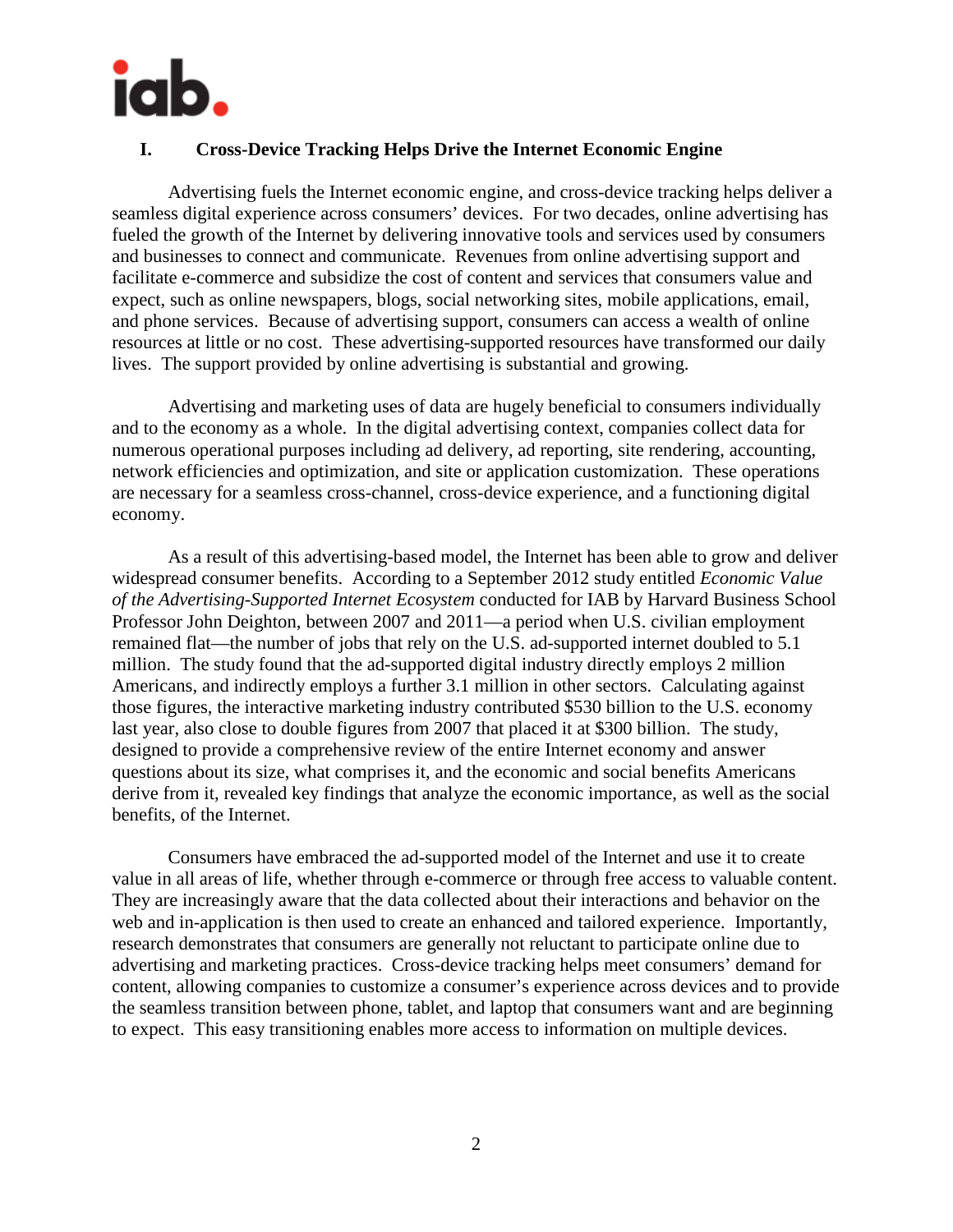

# **II. Cross-Device Tracking is an Evolving Practice**

Cross-device tracking is still in its infancy. Practices are still evolving in this area and are not ripe for the intervening hand of the government. As a quickly evolving part of a dynamic ecosystem, cross-device tracking requires a flexible, nimble approach. Formal or informal rules or guidance from the FTC could risk stifling innovation and inhibit the potential of this promising practice. New laws or rules could impede future developments or discourage companies from continuing to compete over privacy features.

In particular, the IAB urges policymakers not to seek to develop prescriptive requirements for when or how consumer notice and control should be provided, nor seek to regulate specific technology or techniques employed for cross-device tracking. While the IAB is committed to promoting consumer transparency and control related to data practices, specific legislative or regulatory mandates in this area would thwart innovation and ultimately disadvantage consumers by reducing companies' ability to communicate effectively with their customers. For example, the explosive growth of the "Internet of Things" sector, which includes wearables that are commonly linked to other mobile devices, illustrates how quickly prescriptive notice and control requirements can become obsolete and meaningless as technology evolves at a rapid pace. Industry needs to be in a position to adapt and respond to changes in technology and consumer expectations.

## **III. Self-Regulation is the Appropriate Approach**

The IAB believes that industry self-regulation is the preferred approach to address the policy considerations with dynamic and emerging practices such as cross-device tracking.

IAB has long supported, and continues to support, robust self-regulation as the preferred means of promoting accountability within the advertising ecosystem while ensuring the flexibility and adaptability of the industry. IAB has played and continues to play a central role in developing and administering self-regulatory programs including the Digital Advertising Alliance. The DAA has set the standard for addressing complex policy issues involving the collection and use of web viewing and application use data for advertising and other applicable uses. It is self-regulatory systems such as the DAA Principles that provide the appropriate framework for providing consumers transparency and consumer control in the dynamic advertising marketplace.

It is the very nature of self-regulation that makes it well suited for new practices like cross-device tracking. Self-regulation is nimble, and can quickly respond to a fast-changing marketplace. The Commission has recognized self-regulation's role in addressing privacy in the area of online advertising. In its February 2009 Staff Report, the Commission stated, "Staff supported self-regulation because it provides the necessary flexibility to address evolving online business models."<sup>[1](#page-2-0)</sup>

<span id="page-2-0"></span><sup>1</sup> FTC Staff Report, *Self-Regulatory Principles for Online Behavioral Advertising* 11 (Feb. 2009), *available at* http://www.ftc.gov/os/2009/02/P085400behavadreport.pdf.